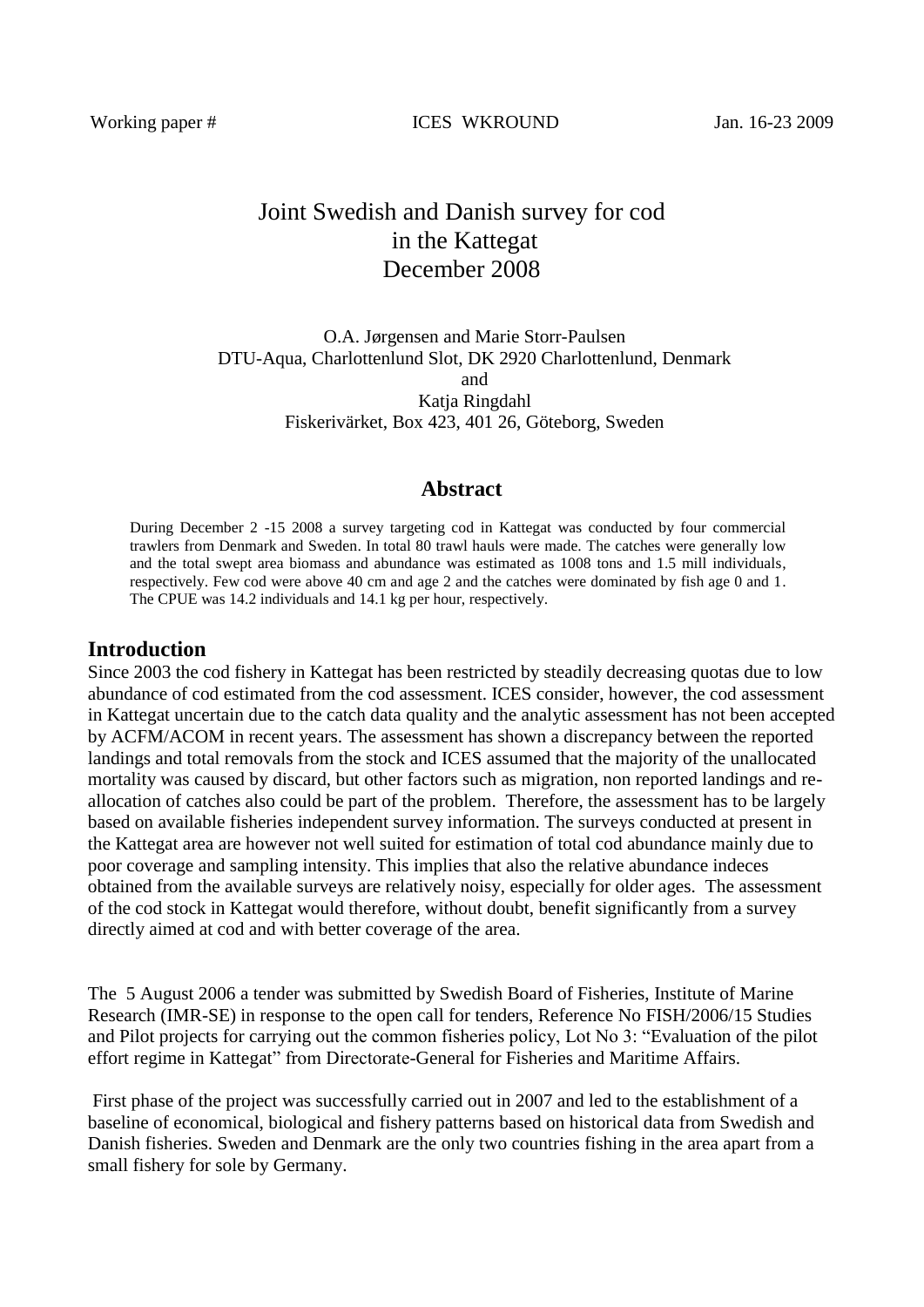A series of cooperative discussions and studies, involving both scientists and fishers have been taking place in order to implement the final phase of the project.

Both Swedish and Danish scientists and the fishermen's organisations agrees that the poor survey quality hampers the assessment of the cod stock in Kattegat and an expert group consisting of people from the fishers organisations and scientists has designed a survey that should provide detailed information about the distribution and abundance of the cod stock in Kattegat. The initiative has been taken by the LOT 3 project group and was originally a strictly Swedish project. However, the involvement of Denmark has been considered as an improvement of the project and the survey has been designed in all details in agreement between fishers and scientists from both countries.

## **Goal**

The goal of the Kattegat cod survey is to provide fisheries independent data for estimating the abundance, biomass, recruitment index and distribution of cod.. The results should be used to strengthen the scientific advice on the cod stock in Kattegat. Due to its considerably better coverage compared to hitherto available surveys, the joint Swedish and Danish Kattegat cod survey improves the knowledge of spatial distribution of cod by size/age-groups and provides valuable information for monitoring the effect of the closed area established in the Kattegat from 1 January 2009.

## **Restrictions**

The 4 commercial trawlers participating in the survey conduct the survey without any restrictions in the vessels quota, days at sea regulation and with dispensation from all by-catch regulations.

## **Materials and Methods**

## **Survey design**

## **Survey area**

The survey area is covering Kattegat area restricted northward by a line from Skagen to the Tistlarna lighthouse and south-eastward by a line between Gilleleje and Kullen and southwestward by a line between Gniben og Hassensør on Djursland. Further, the area is restricted by the 20 m depth contour line and the area is split in areas "North" and "South". However, the two fjords Laholmsbugten and Skældervigen are also included in the survey area despite that the depth is shallower than 20 meter

## **Survey method and stratification**

The survey is designed as a stratified random bottom trawl survey. The survey area is stratified in three strata: a stratum with expected high density of cod, a stratum with medium density and a stratum with low density of cod based on information from the fishers. Each stratum is further subdivided in 5\*5 nm squares (sections). The high density stratum has been allocated relatively more stations than the other strata.

## **Station (tow) location**

The survey is planned with in average 3.3 trawl hauls per day in 6 days for each of the 4 vessels, i.e in total 80 trawl hauls. The hauls are allocated randomly to the 5\*5 nm squares and each vessel will fish in 20 different squares. In the high and medium density strata several vessels are allowed to fish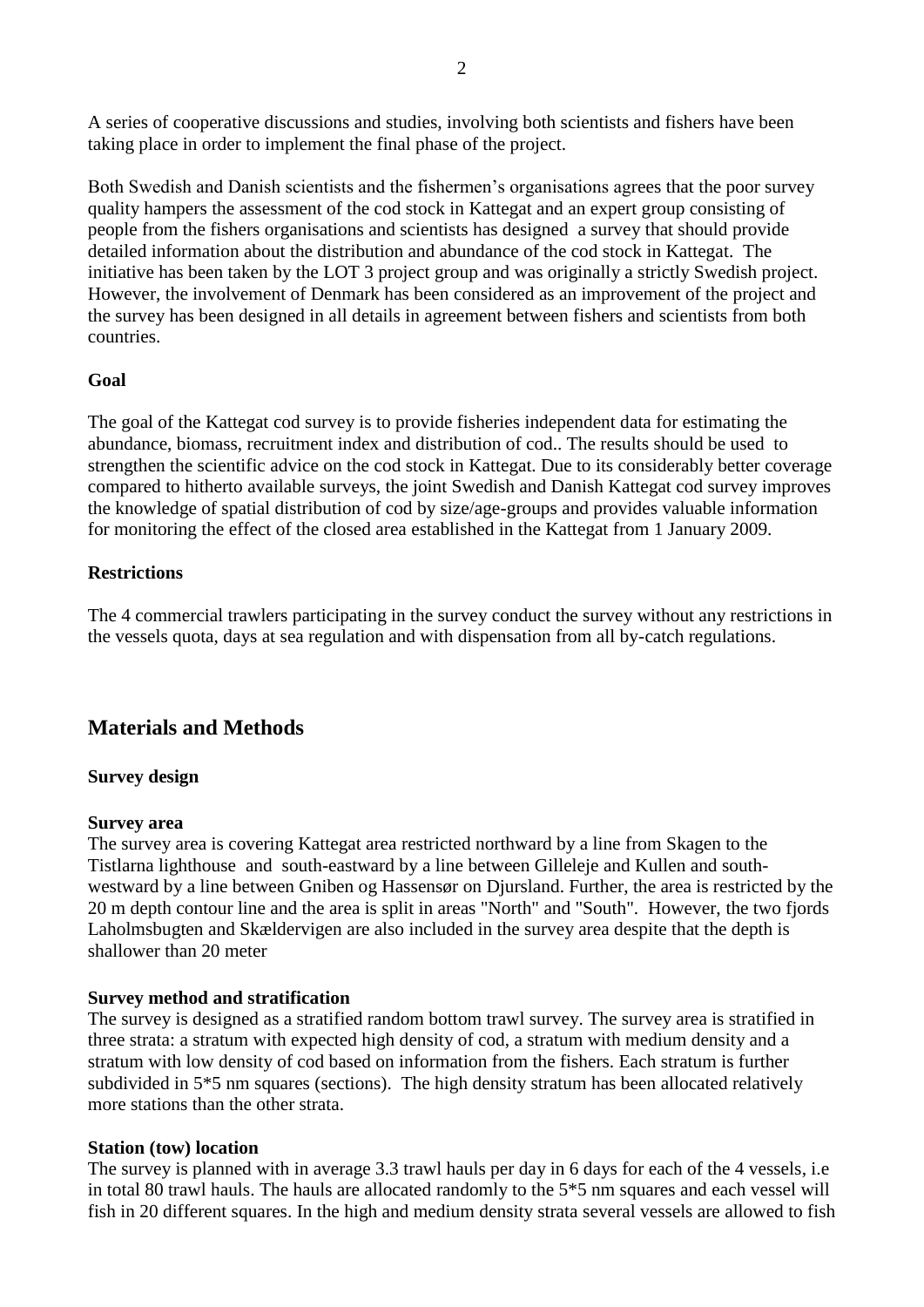in the same square. In the low density stratum only one haul is allowed in each square. Furthermore the low density area is divided in a Southern and Northern area.

| Ship             | High density | Medium density | Low density (South) $\vert$ Low density (North) | Total |
|------------------|--------------|----------------|-------------------------------------------------|-------|
| Den <sub>1</sub> |              |                |                                                 | 20    |
| Den <sub>2</sub> |              |                |                                                 | 20    |
| $Swe_1$          |              |                |                                                 | 20    |
| $Swe_2$          |              |                |                                                 | 20    |

Numbers of stations by vessel, stratum and area

#### **Target species**

The survey is directed to demersale species in Kattegat, but designed for cod. The catch of all species is, however, recorded and the survey results are also made available for the assessment of sole, plaice and Nephrops.

#### **Survey period**

The survey took place during December 2 - December 15 2008.

#### **Vessels and Fishing gear**

Vessels

The survey is conducted by four commercial chartered trawlers, two covering the northern and two the southern area, respectively. Two vessels are Swedish and the other two are Danish. The vessels have been appointed due to the similarity in engine power, length and applicability for scientific investigations.

## **DK-Vessel 1**

| Danish participant | $1(H210 - Søren$ Kanne)     |
|--------------------|-----------------------------|
| Engine $(KW)$ :    | 368 kW                      |
| Tonnage (BRT):     | 69.2                        |
| Length $(m)$ :     | 20.7                        |
| Owner              | <b>Flemming Christensen</b> |

## **DK-Vessel 2**

| $2$ (FN370- Susanne H) |
|------------------------|
| 220 kW                 |
| 52.6                   |
| 18.4                   |
| Hans Jørgen Hansen     |
|                        |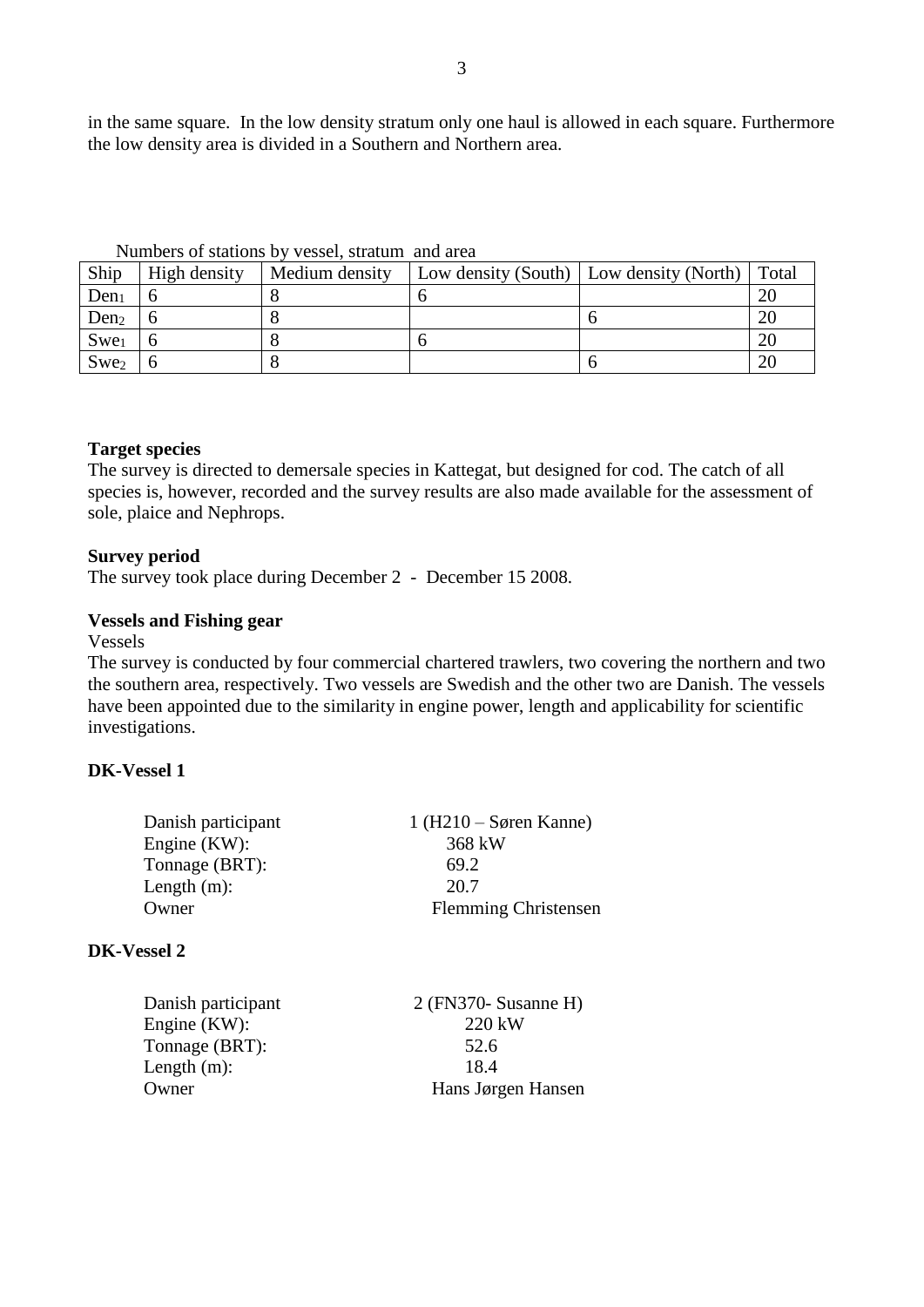| Swedish participant | $1(GG 1195 - Otseco)$ |
|---------------------|-----------------------|
| Engine $(KW)$ :     | 175 kW                |
| Tonnage (BRT):      | 28                    |
| Length $(m)$ :      | 15.34                 |
| Owner               | Peter Bihl            |
|                     |                       |

#### **SW-Vessel 2**

| Swedish participant | $2$ (VG 47 – Yvonne II) |
|---------------------|-------------------------|
| Engine $(KW)$ :     | 294 kW                  |
| Tonnage (BRT):      | 88                      |
| Length $(m)$ :      | 21.18                   |
| Owner               | Johnny Nilsson          |

Gear

The trawl is a commercial bottom trawl provided by the LOT 3 project.

Trawl (see Annex 1): A Swedish TV-trawl 112 ft 24-464 mounted with 13 8'' balls and 16 6'' balls. Ground gear: Rock hopper type with 4 thumps rubber discs at 10 cm

Mesh size in cod end: 70 mm stretch mesh. Otter boards: 64"-66'' "Thyborøn" Warp: 15 mm.

The trawls are checked continuously during the survey.

#### **Fishing operation**

Within each square the skipper decides on the best way to fish at the location (e.g. exact position and tow direction). Maximum 5 min of the total trawling time should be outside the allocated square. If the 5 minutes are exceeded the haul should be terminated.

Trawling was restricted to 15 min. before sunrise to 15 min. after sun set.

Trawl procedure:

Towing time: 60 min (towing time down to 20 min is accepted).

Towing speed: Between 2.7 kn. and 3.4 over the seabed, but speed should not vary within a station. Hauls start: when the trawl is considered going stable on the bottom, roughly 5-7 min after wires are connected.

Haul end: when hauling back starts.

Trawled distance: is estimated from the plotter or by the mean of the towing speed recoded every 10 min. and the total towing time.

#### **Sampling of catch**

There were two technicians/scientists from DTU-Aqua (Danish vessels) or Fiskerivärket (Swedish vessels), on board each vessel who were responsible for processing the catch.

The catch was processed in accordance with BITS standard operating procedures for trawl surveys. After each haul the catch was sorted by species and weighed to nearest 0.1 kg and the number of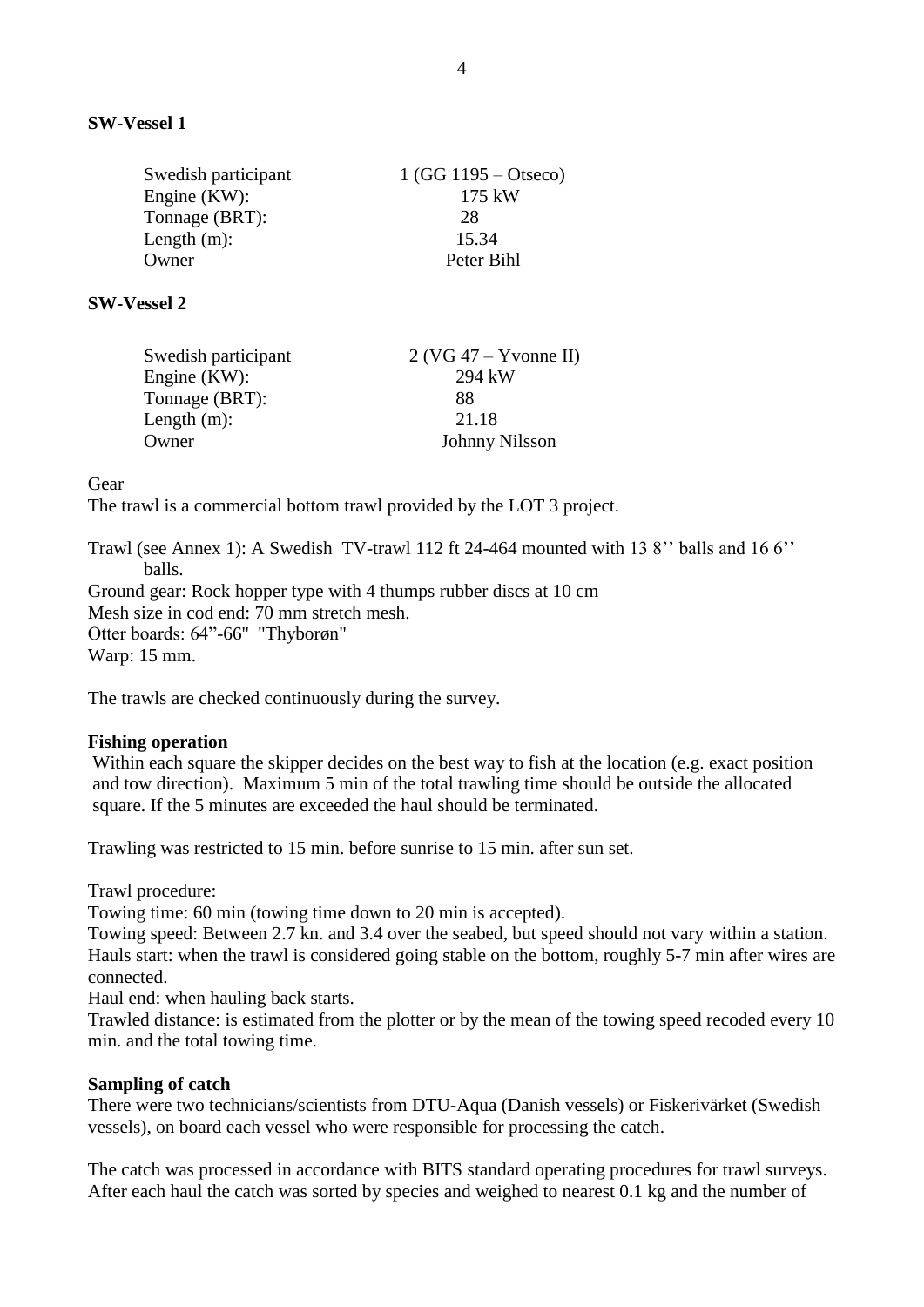specimens recorded. All fish species are measured as total length (TL) to 1.0 cm below. Norwegian lobster was measured in mm.

In total 682 cod otoliths were sampled for age determination.

#### **Screening of data**

All trawl data (position, wingspread, towing speed etc.) and catch and length frequency data on sole, cod, plaice and Norwegian lobster were screened for unrealistic figures before further estimations.

#### **Data**

Data are stored in a standard data base and could will, if the survey continues, be uploaded to the ICES DATRAS system.

#### **Estimation of stock indices**

**CPUE** CPUE is estimated as mean catch (kg or number at age) per hour.

#### **Biomass and abundance**

Hence no stations are deeper than 100 m, biomass and abundance is estimated for depths between 20 and 100 m (including the two shallow fjords Laholmsbugten and Skældervigen). The survey area is stratified in three density strata: HIGH, MEDIUM and LOW. The total survey area is 10119 km<sup>2</sup> (Table 1).

Table 1. Areas distributed on strata.

| High                 | Medium              | Low                  |                   |
|----------------------|---------------------|----------------------|-------------------|
| density              | density             | density              |                   |
| 10 squares           | 44 squares          | 64 squares           | 118 squares       |
| $857.5 \text{ km}^2$ | $3773 \text{ km}^2$ | 5488 km <sup>2</sup> | $19 \text{ km}^2$ |

Biomass and abundance estimates are obtained by applying the swept area method using the recorded towed distance and wing spread and the stratum area as weighting factor (Cohran, 1977). Wing spread is estimated as:

Ground gear length X Door spread

Wing spread  $=$ 

Bridle length + Ground gear length

Door spread is estimated for the single hauls, using a warp divergence method (Anon. 2006) (Annex 1).

Swept area=(distance towed (nm)\*1.852)\*(wing spread(m)/1000)

The catchability coefficient is assumed to be 1.0.

All catches are standardized to  $1 \text{ km}^2$  swept prior to further calculations.

Over all S.E. is estimated using the stratum area as weighting factor.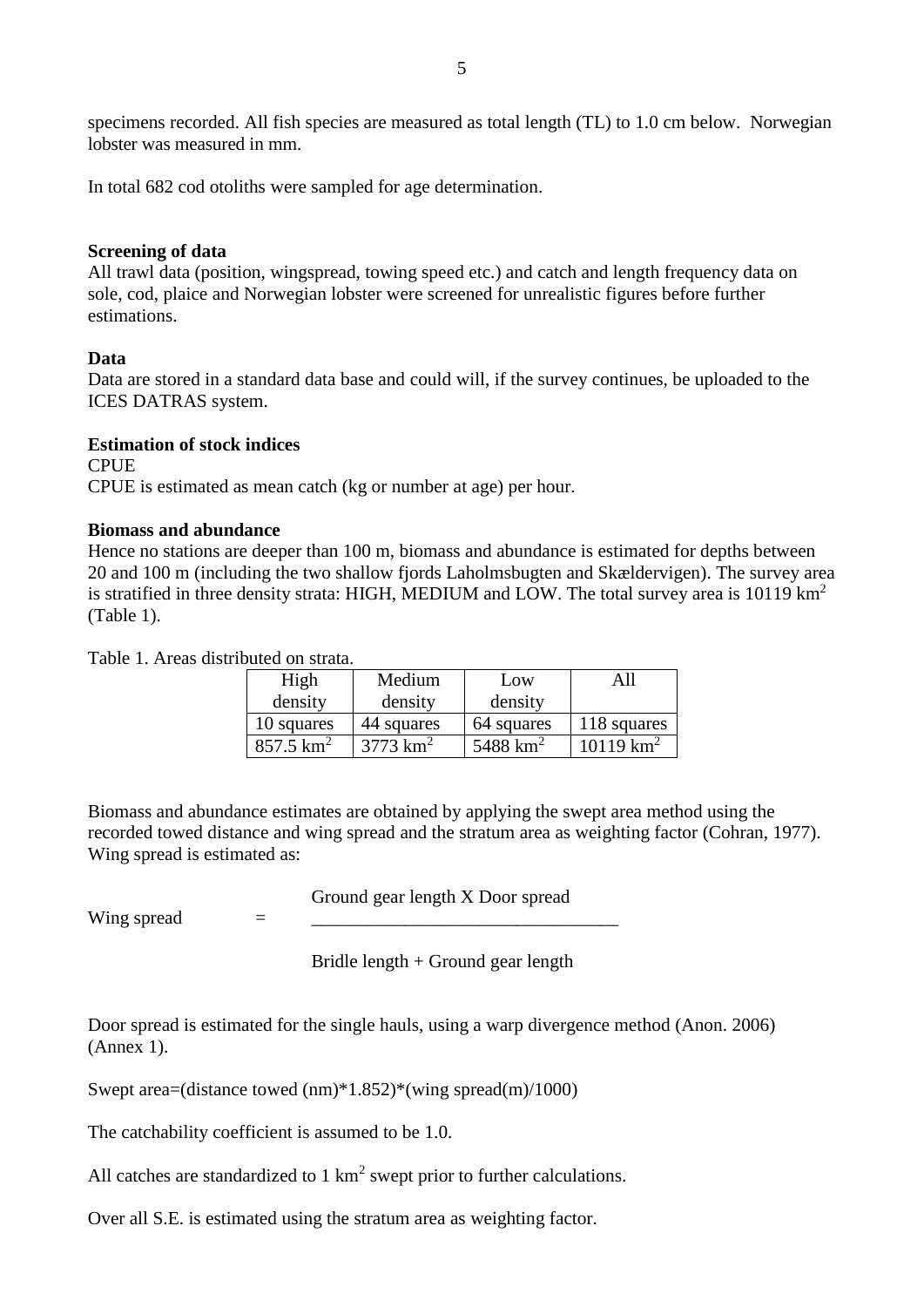## **Results**

All 80 planned stations were covered. Although information on a number of other species was collected only the results on cod are presented.

## **Cod**

Cod was caught at all 80 stations. The catches were, however, generally low (Annex 3) but with the highest catches in the High Density Area and lowest in the Low Density Area.

The distribution of cod catches are given as abundance Fig. 1a and biomass 1b



Figure 1ab. Abundance and biomass of cod per km2 calculated as an average from all vessels per square.

## Biomass and abundance

The trawlable biomass of cod was estimated at 1008.4 tons (S.E. 125.9) (Table 2). The highest density was found in the High Density Area  $(0.32 \text{ ton per km}^2)$ , while the highest biomass was found in Medium Density Area (473.2 tons).

The trawlable abundance was estimated at 1545587.3 (S.E. 123176.1) specimens with the highest density in the High Density Area, 182.9 specimens per km<sup>2</sup>, while the largest abundance, 771799.2, was found in the Low Density Area (Table 3).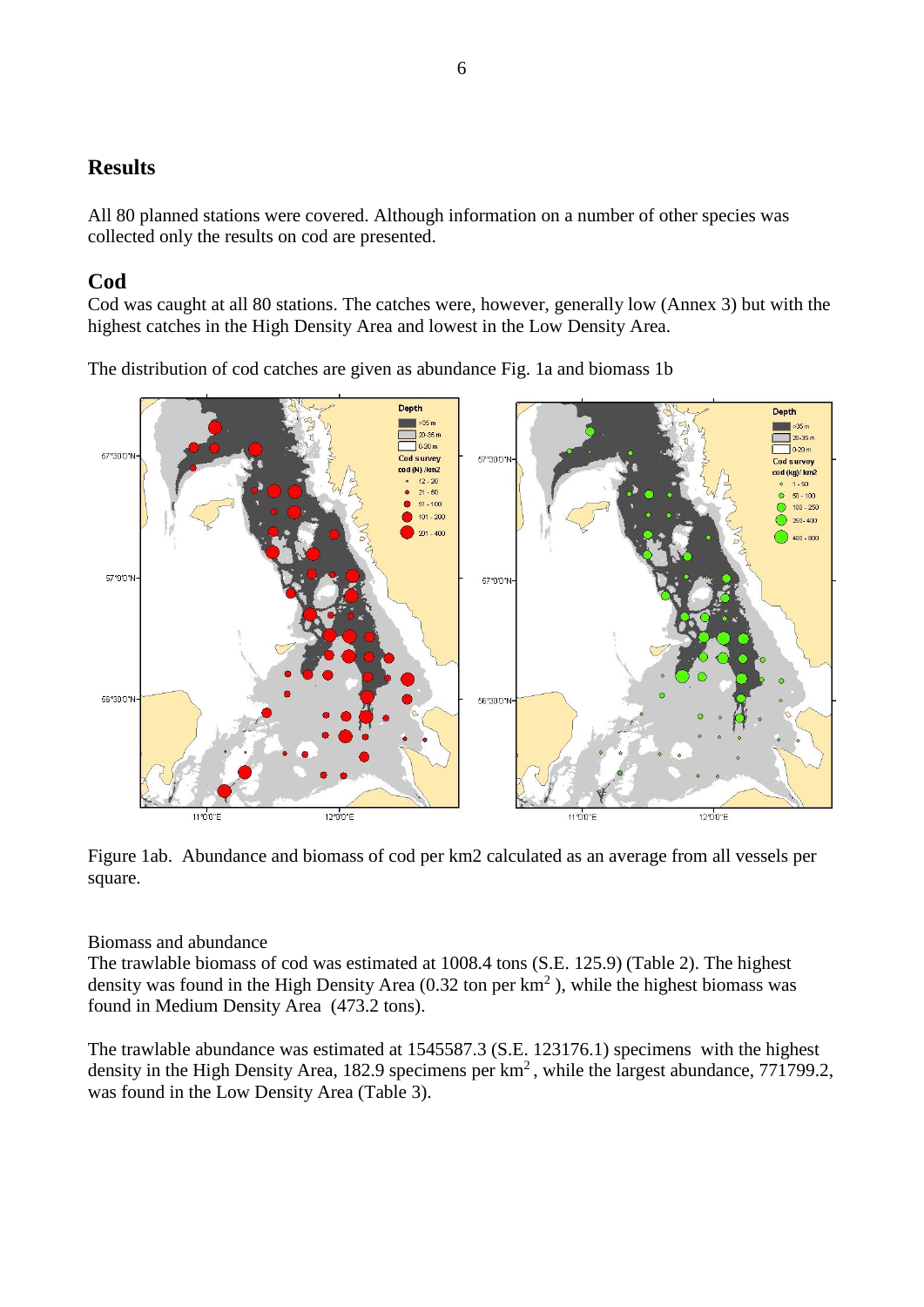Table 2. Cod 2008. Area, number of hauls, mean biomass per  $km^2$  (tons), biomass (tons) and Standard Error distributed on Density Strata (Div.).

 "ƒƒƒƒƒƒƒƒƒƒƒƒƒƒƒƒƒƒƒƒƒƒƒƒƒƒƒƒ…ƒƒƒƒƒƒƒƒƒƒƒ…ƒƒƒƒƒƒƒƒƒƒƒ…ƒƒƒƒƒƒƒƒƒƒƒ† 'Div. Ar ea Hauls 'Mean s q km ' Bio m as s ' SE ' ‡ƒƒƒƒƒƒƒƒ…ƒƒƒƒƒƒƒƒ…ƒƒƒƒƒƒƒƒƒƒˆƒƒƒƒƒƒƒƒƒƒƒˆƒƒƒƒƒƒƒƒƒƒƒˆƒƒƒƒƒƒƒƒƒƒƒ‰ 'HIGH '858 '2 4 ' 0 . 315 9 ' 271. 1' 6 9 . 8 ' ‡ƒƒƒƒƒƒƒƒˆƒƒƒƒƒƒƒƒˆƒƒƒƒƒƒƒƒƒƒˆƒƒƒƒƒƒƒƒƒƒƒˆƒƒƒƒƒƒƒƒƒƒƒˆƒƒƒƒƒƒƒƒƒƒƒ‰ , مسر 'Low' ( 12 8 8 8 8 8 8 8 8 8 8 8 8 8 8 8 8 1 1 8 8 8 1 1 8 8 8 8 1 1 8 8 8 1° 1 . 1° 4 8 1° 1 1 2 8 1° 1 ‡ƒƒƒƒƒƒƒƒˆƒƒƒƒƒƒƒƒˆƒƒƒƒƒƒƒƒƒƒˆƒƒƒƒƒƒƒƒƒƒƒˆƒƒƒƒƒƒƒƒƒƒƒˆƒƒƒƒƒƒƒƒƒƒƒ‰ 'MEDIU M '3773 '32 ' 0 . 12 5 4 ' 4 73. 2 ' 87. 7' ‡ƒƒƒƒƒƒƒƒ‹ƒƒƒƒƒƒƒƒ‹ƒƒƒƒƒƒƒƒƒƒˆƒƒƒƒƒƒƒƒƒƒƒˆƒƒƒƒƒƒƒƒƒƒƒˆƒƒƒƒƒƒƒƒƒƒƒ‰  $\frac{1}{2}$ ,  $\frac{1}{2}$ ,  $\frac{1}{2}$ ,  $\frac{1}{2}$ ,  $\frac{1}{2}$ ,  $\frac{1}{2}$ ,  $\frac{1}{2}$ ,  $\frac{1}{2}$ ,  $\frac{1}{2}$ ,  $\frac{1}{2}$ ,  $\frac{1}{2}$ ,  $\frac{1}{2}$ ,  $\frac{1}{2}$ ,  $\frac{1}{2}$ ,  $\frac{1}{2}$ ,  $\frac{1}{2}$ ,  $\frac{1}{2}$ ,  $\frac{1}{2}$ ,  $\frac{1}{2}$ ,  $\frac{1}{2}$ ,  $\tilde{\mathcal{D}}$ 

Table 3. Cod 2008. Area, number of hauls, mean abundance per km<sup>2</sup>, abundance and Standard Error distributed on Density Strata (Div.).

 "ƒƒƒƒƒƒƒƒƒƒƒƒƒƒƒƒƒƒƒƒƒƒƒƒƒƒƒƒ…ƒƒƒƒƒƒƒƒƒƒƒ…ƒƒƒƒƒƒƒƒƒƒƒ…ƒƒƒƒƒƒƒƒƒƒƒ† , ۱۰۰¥ ، ا<del>م</del>الطة بال<sup>م</sup>ة. الأ¢∎ العقد ال<sup>من</sup>≆. <sub>₹</sub>, "monitorialistica di continuo di continuo di continuo di continuo di continuo di continuo di continuo di co<br>La gganda di continuo di continuo di continuo di continuo di continuo di continuo di continuo di continuo di , القطر الألوانية ( 1945), تقرير المعالمين ( 18 2 - 18 م).<br>المعالمين ‡ƒƒƒƒƒƒƒƒˆƒƒƒƒƒƒƒƒˆƒƒƒƒƒƒƒƒƒƒˆƒƒƒƒƒƒƒƒƒƒƒˆƒƒƒƒƒƒƒƒƒƒƒˆƒƒƒƒƒƒƒƒƒƒƒ‰ 'LOW ', "LOW ', ' 14 8 ', ' 14 8 ', ' 14 9 ", ' 14 9 ", ' 14 9 ", ' 14 9 ", ' 14 9 ", ' 10 9 ", ' 14 9 ", ' 14  $\begin{minipage}{0.99\textwidth} {\begin{picture}(10,5) \put(0,0){\vector(0,0){30}} \put(0,0){\vector(0,0){30}} \put(0,0){\vector(0,0){30}} \put(0,0){\vector(0,0){30}} \put(0,0){\vector(0,0){30}} \put(0,0){\vector(0,0){30}} \put(0,0){\vector(0,0){30}} \put(0,0){\vector(0,0){30}} \put(0,0){\vector(0,0){30}} \put(0,0){\vector(0,0){30}} \put(0,0){\vector(0,0){30}} \put(0,0){\$  $\mathcal{M}_{\mathcal{B}}$  , and  $\mathcal{M}_{\mathcal{B}}$  and  $\mathcal{M}_{\mathcal{B}}$  is a set  $\mathcal{M}_{\mathcal{B}}$  . Then  $\mathcal{M}_{\mathcal{B}}$  ‡ƒƒƒƒƒƒƒƒ‹ƒƒƒƒƒƒƒƒ‹ƒƒƒƒƒƒƒƒƒƒˆƒƒƒƒƒƒƒƒƒƒƒˆƒƒƒƒƒƒƒƒƒƒƒˆƒƒƒƒƒƒƒƒƒƒƒ‰ ' All ' 152 . 152 . 152 . 152 . 152 . 152 . 152 . 152 . 152 . 152 . 152 . 152 . 152 . 153 . 153 . 153 . 153 . Šƒƒƒƒƒƒƒƒƒƒƒƒƒƒƒƒƒƒƒƒƒƒƒƒƒƒƒƒ‹ƒƒƒƒƒƒƒƒƒƒƒ‹ƒƒƒƒƒƒƒƒƒƒƒ‹ƒƒƒƒƒƒƒƒƒƒƒŒ

Length distribution

The length ranged from 11 to 106 cm. The overall length distribution (weighted by stratum area) showed two broad modes at 13-23 cm and 26-40 cm, respectively, and few fish larger than 40 cm (Fig 2).

Most small cod were found in the Low density area, while the largest cod were found in the High density area (Fig 3).



Fig. 2. Length distribution in number of cod in the total survey area.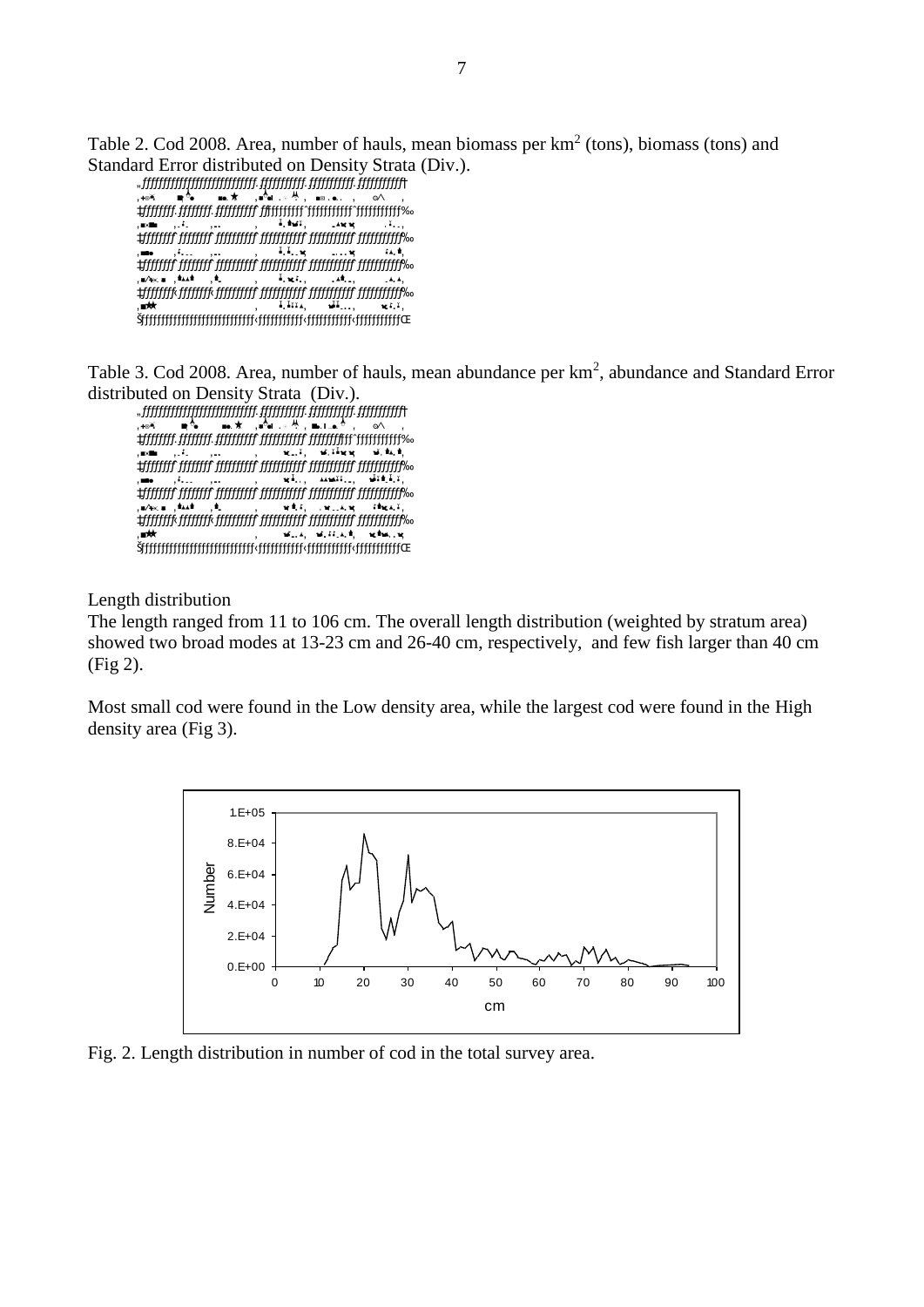

Fig. 3. Length distribution of cod in number per  $km<sup>2</sup>$  in the three strata.

## Age distribution

The over all age distribution (weighted by stratum area) showed a clear dominance of ages 0 and 1 and very few fish older than 2 years (Fig 4). The catch of the 2007 year is higher than 2008 year class. Whether this is real or caused by trawl selectivity is not known. Number by age and mean weight at age is given in Table 4.

Table 4. Number at age of Cod in the survey area, mean weight and mean length at age with SE, respectively and number of observations.

| age | Number     | Weight | <b>SE</b> | Length | <b>SE</b> | n   |
|-----|------------|--------|-----------|--------|-----------|-----|
| 0   | 512281.9   | 0.071  | 0.003     | 19.0   | 0.3       | 173 |
|     | 591938.0   | 0.294  | 0.013     | 29.1   | 0.5       | 199 |
|     | 2 249683.8 | 0.881  | 0.046     | 42.3   | 0.7       | 122 |
| 3   | 94205.0    | 2.313  | 0.111     | 59.2   | 1.0       | 83  |
| 4   | 59493.5    | 3.666  | 0.142     | 69.0   | 1.0       | 60  |
| 5   | 28791.3    | 4.895  | 0.221     | 77.7   | 1.1       | 32  |
| 6   | 6823.6     | 5.246  | 0.465     | 79.0   | 2.1       | 10  |
| 7   | 1859.7     | 6.875  | 0.775     | 88.0   | 4.0       | 2   |
| 8   | 0.0        |        |           |        |           |     |
| 9   | 1277.7     | 12.8   |           | 106    |           |     |

Most age 0 and age 1 cod were found in the Low density area, while most old cod were found in the High density area (Fig 5).



Fig 4. Over all age distribution (weighted by stratum area) of cod in total number in the survey area.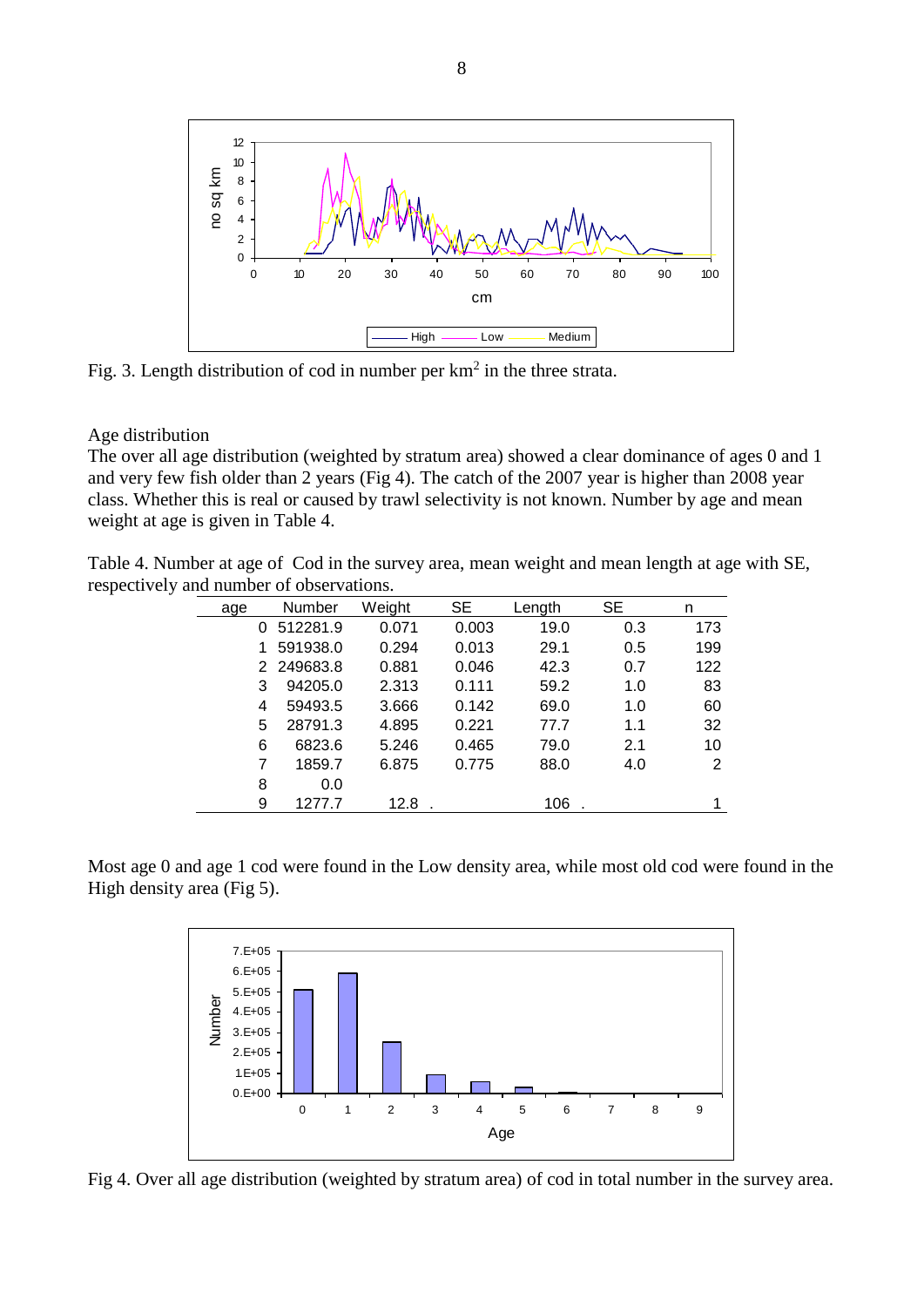

Fig. 5. Age distribution of cod in number per  $km<sup>2</sup>$  distributed on density areas.

## CPUE.

CPUE in number per hour was fairly even in the three density areas, however with the largest number in the High density area and lowest in the Low density area, but differences were not statistically different (95%. Level). The mean CPUE in weight was highest in the High density area, 28. kg/hr and lowest in the Low density area (4.0 kg/hr). The difference in catch rates were statistically significant (95% level) between the High and Low density area and the Medium and Low density area, respectively (Table 5)

Table 5. CPUE of cod in number and kg per hour with SE distributed on density areas.

|          |        | --     |                  |                  |    |
|----------|--------|--------|------------------|------------------|----|
| Division | Number | Weight | <b>SE Number</b> | <b>SE</b> Weight |    |
| High     | 16.3   | 28.3   | 2.0              | 7.3              | 24 |
| Low      | 11.4   | 4.0    | 1.7              | 1.0              | 24 |
| Medium   | 14.8   | 11.1   | 1.4              | 2.0              | 32 |
| All      | 14.2   | 14.1   | 0.99             | 2.6              | 80 |

The over all CPUE was 14.2 specimens and 14.1 kg per hour, respectively (Table 5). The over all CPUE in number by age is given in Table 6.

Table 6. CPUE of cod in number by age per hour.

| Age                                                                  |  | 1 2 3 4 5 6 7 8 |  |  |  |  |
|----------------------------------------------------------------------|--|-----------------|--|--|--|--|
| CPUE all  4.72  5.45  2.30  0.87  0.55  0.27  0.06  0.02  0.00  0.01 |  |                 |  |  |  |  |

The CPUE in kg varied quit a lot between vessels (10.8 – 18.0 kg per hour). The high CPUE was, however, mainly caused by one large catch on 181 kg, and the SE on the CPUE is high (SE 9.0). There is hence no statistical significant difference between the CPUE by the different vessels.

Table 7. CPUE of cod in number and weight with S.E. by vessel.

| Vessel           | Number | Weight | <b>SE Number</b> | <b>SE</b> Weight |    |
|------------------|--------|--------|------------------|------------------|----|
| <b>FN370</b>     | 16.3   | 15.7   | 1.6              | 3.3              | 20 |
| H <sub>210</sub> | 13.9   | 10.8   | 1.7              | 3.0              | 20 |
| <b>SDUO</b>      | 13.2   | 12.0   | 1.9              | 2.6              | 20 |
| <b>SFEC</b>      | 13.5   | 18.0   | 2.6              | 9.0              | 20 |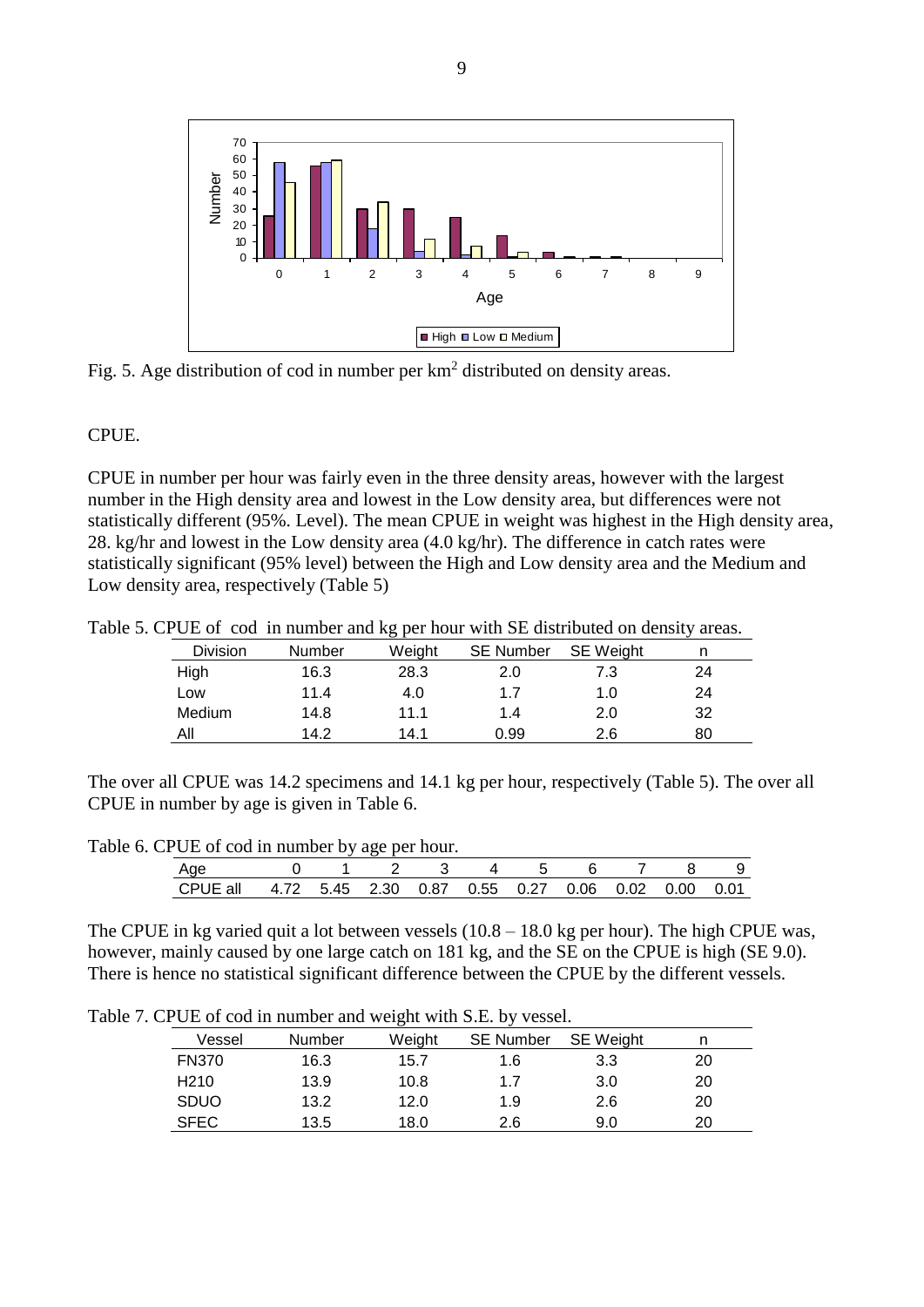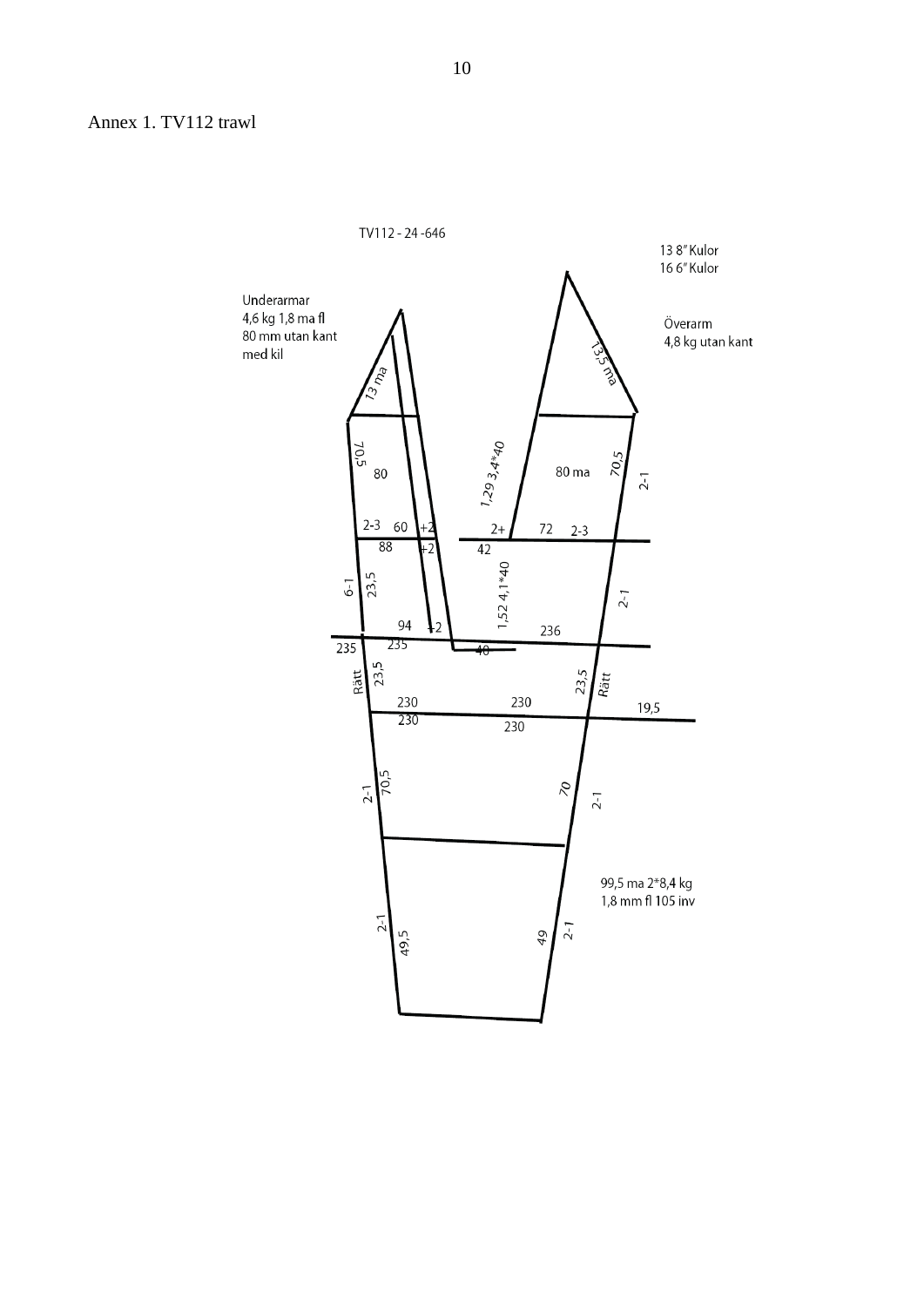



Calculations of door spread and wing spread

Assuming that the distance between the trawl doors and the wires form an equilateral triangle, the door spread have been calculated as

Wire length x measured distance b

Door spread =

measured distance a

For every haul, a length on the wire (distance a) and the length between the wires measured at  $a_1$  (distance b) have been recorded.

Wing spread is estimated as:

Ground gear length x Door spread

Wing spread  $=$ 

Bridle length + Ground gear length

(Calculation from "Course in Trawl Gear Technology", May 2006, SeaFish Flume Tank, Hull, UK)

NOTE: Figure not according to scale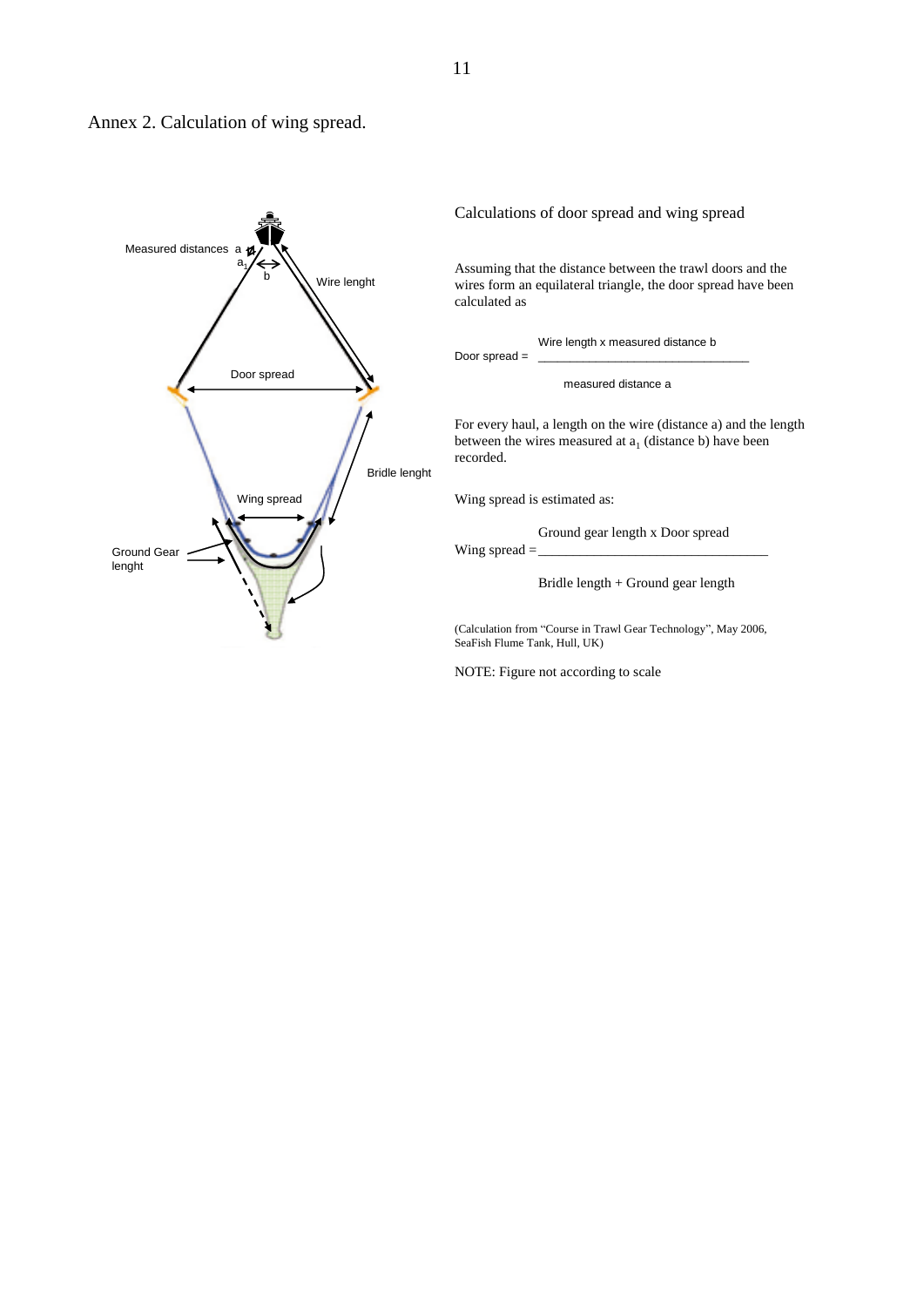| <b>Division</b> | Section | Haul           | Vessel           |    | Tow time Sweptarea | Number           | Weight |
|-----------------|---------|----------------|------------------|----|--------------------|------------------|--------|
| <b>HIGH</b>     | 208     | 41             | <b>FN370</b>     | 60 | 0.0932             | 23               | 35.1   |
| <b>HIGH</b>     | 209     | 21             | H210             | 60 | 0.0935             | 12               | 18.6   |
| <b>HIGH</b>     | 209     | 42             | <b>FN370</b>     | 62 | 0.0984             | $\overline{7}$   | 10.6   |
| <b>HIGH</b>     | 230     | 6              | <b>SFEC</b>      | 60 | 0.0892             | 50               | 181.2  |
| <b>HIGH</b>     | 230     | 10             | SDUO             | 60 | 0.0799             | 10               | 13.8   |
| <b>HIGH</b>     | 230     | 22             | H210             | 60 | 0.0995             | 23               | 56.2   |
| <b>HIGH</b>     | 230     | 43             | <b>FN370</b>     | 60 | 0.0942             | 14               | 39.2   |
| <b>HIGH</b>     | 231     | 9              | SDUO             | 58 | 0.0799             | $\overline{7}$   | 6.6    |
| <b>HIGH</b>     | 231     | 23             | H <sub>210</sub> | 51 | 0.0803             | 8                | 8.2    |
| <b>HIGH</b>     | 249     | 9              | <b>SFEC</b>      | 60 | 0.0892             | 29               | 14.9   |
| <b>HIGH</b>     | 249     | 24             | H <sub>210</sub> | 60 | 0.1035             | 25               | 14.9   |
| <b>HIGH</b>     | 249     | 44             | <b>FN370</b>     | 60 | 0.0694             | 24               | 27.2   |
| <b>HIGH</b>     | 250     | 3              | <b>SFEC</b>      | 60 | 0.0844             | 15               | 43.5   |
| <b>HIGH</b>     | 250     | 13             | SDUO             | 61 | 0.0799             | $\boldsymbol{9}$ | 5.5    |
| <b>HIGH</b>     | 250     | 25             | H <sub>210</sub> | 60 | 0.0906             | 20               | 29.5   |
| <b>HIGH</b>     | 251     | $\overline{2}$ | <b>SFEC</b>      | 60 | 0.0814             | 15               | 26.5   |
| <b>HIGH</b>     | 251     | 14             | SDUO             | 61 | 0.0770             | 9                | 9.1    |
| <b>HIGH</b>     | 251     | 45             | <b>FN370</b>     | 61 | 0.0969             | 16               | 23.5   |
| <b>HIGH</b>     | 252     | $\mathbf{1}$   | <b>SFEC</b>      | 60 | 0.0792             | 11               | 14.4   |
| <b>HIGH</b>     | 252     | 11             | SDUO             | 60 | 0.0808             | 12               | 17.5   |
| <b>HIGH</b>     | 252     | 46             | <b>FN370</b>     | 60 | 0.0932             | 25               | 52.9   |
| <b>HIGH</b>     | 272     | 8              | <b>SFEC</b>      | 60 | 0.0892             | 8                | 6.1    |
| <b>HIGH</b>     | 272     | 12             | SDUO             | 42 | 0.0861             | 9                | 12.5   |
| <b>HIGH</b>     | 272     | 26             | H <sub>210</sub> | 60 | 0.0995             | 5                | 5.2    |
| LOW             | 62      | 55             | <b>FN370</b>     | 58 | 0.0661             | 5                | 1.2    |
| LOW             | 63      | 56             | <b>FN370</b>     | 60 | 0.0673             | 8                | 5.0    |
| LOW             | 85      | 57             | <b>FN370</b>     | 66 | 0.0730             | 11               | 3.4    |
| LOW             | 86      | 5              | SDUO             | 60 | 0.0763             | 20               | 9.0    |
| LOW             | 90      |                | 35 H210          | 60 | 0.0777             | 20               | 1.6    |
| LOW             | 92      | 36             | H <sub>210</sub> | 60 | 0.0803             | 1                | 0.1    |
| LOW             | 107     | 6              | SDUO             | 60 | 0.0814             | 23               | 7.5    |
| LOW             | 113     | 37             | H210             | 30 | 0.0375             | 9                | 0.5    |
| LOW             | 114     |                | 39 H210          | 45 | 0.0583             | 1                | 0.1    |
| LOW             | 127     |                | 4 SDUO           | 58 | 0.0713             | $\overline{7}$   | 7.0    |
| LOW             | 129     |                | 7 SDUO           | 60 | 0.0906             | 24               | 8.0    |
| LOW             | 138     |                | 38 H210          | 50 | 0.0740             | 13               | 1.3    |
| LOW             | 149     |                | 58 FN370         | 60 | 0.1036             | 31               | 22.1   |
| LOW             | 158     |                | 40 H210          | 50 | 0.0690             | 3                | 0.1    |
| LOW             | 161     |                | 15 SFEC          | 60 | 0.0892             | 5                | 5.7    |
| LOW             | 162     |                | 16 SFEC          | 60 | 0.0892             | 5                | 0.9    |
| LOW             | 170     | $\mathbf{1}$   | SDUO             | 60 | 0.0592             | 16               | 3.2    |
| LOW             | 171     | 59             | <b>FN370</b>     | 60 | 0.0870             | 18               | 7.0    |
| LOW             | 201     |                | 19 SFEC          | 60 | 0.0923             | 6                | 0.3    |
| LOW             | 213     |                | 2 SDUO           | 60 | 0.0812             | 9                | 5.5    |
| LOW             | 213     |                | 60 FN370         | 60 | 0.0911             | 16               | 5.5    |
| LOW             | 223     |                | 20 SFEC          | 60 | 0.0594             | 4                | 0.6    |
| LOW             | 291     |                | 12 SFEC          | 60 | 0.0831             | 3                | 0.1    |
| LOW             | 313     | 11             | <b>SFEC</b>      | 40 | 0.0923             | 3                | 0.2    |
| <b>MEDIUM</b>   | 146     |                | 27 H210          | 60 | 0.1077             | 25               | 12.0   |
| <b>MEDIUM</b>   | 147     |                | 28 H210          | 55 | 0.0883             | 17               | 12.0   |
| <b>MEDIUM</b>   | 148     |                | 3 SDUO           | 60 | 0.0848             | 8                | 5.0    |

Annex 3. Haul by haul information. Time in min. Swept area in  $km<sup>2</sup>$  catch weight of cod in kg.